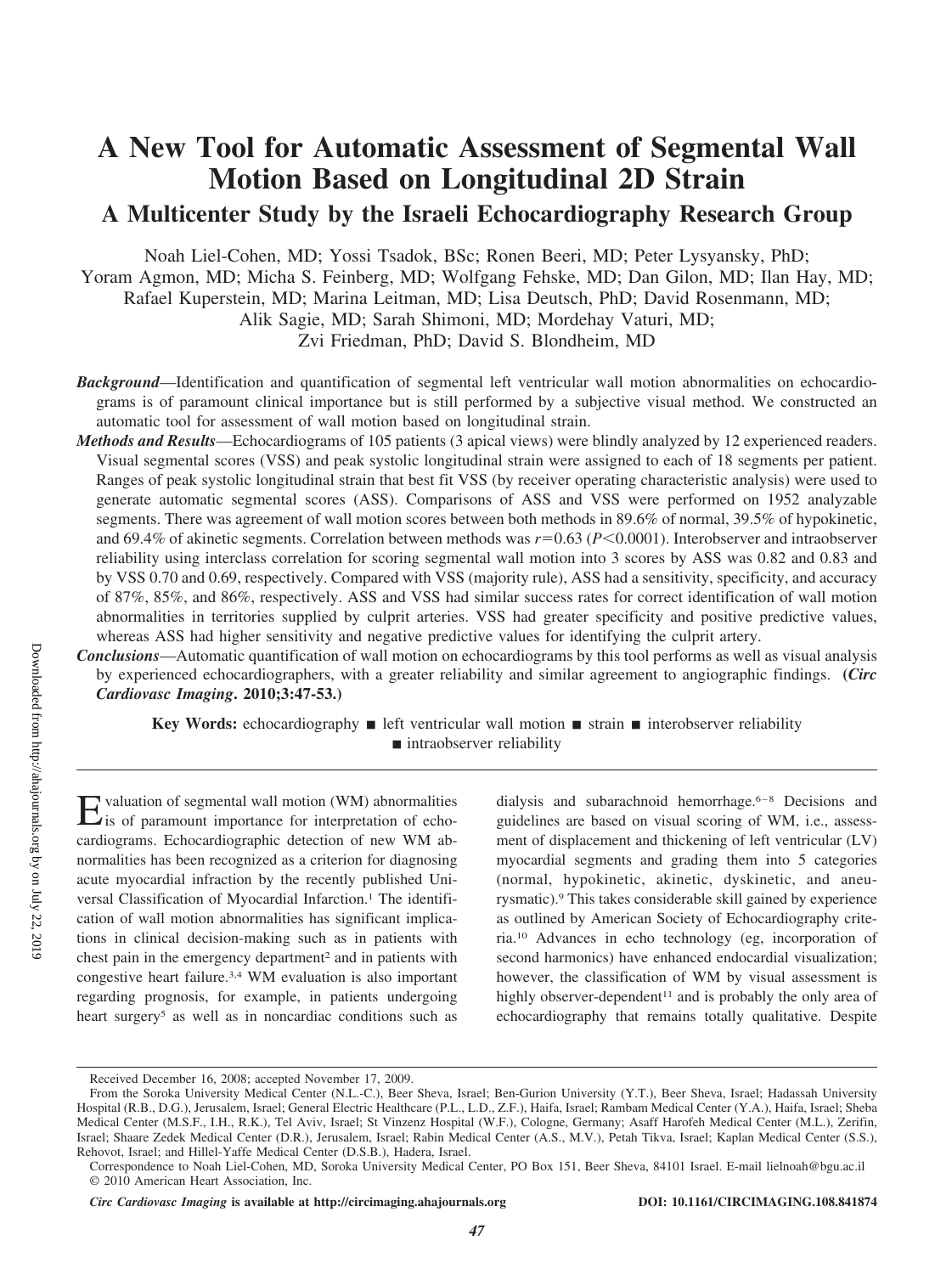efforts to develop automated systems for detection and quantification of WM abnormalities, which would make this evaluation more objective and consistent, none has yet been able to replace the expert reader.

## **Editorial see p 5 Clinical Perspective on p 53**

New Doppler-based imaging techniques such as tissue velocity imaging, longitudinal strain, and strain-rate imaging have been evaluated for assessing WM abnormalities.<sup>12–15</sup> However, these methods have limitations including angle dependence and the fact that displacement of segments may reflect transitional changes secondary to heart motion with breathing or tethering of akinetic segments by neighboring normal segments.

A novel 2D imaging method based on speckle tracking has recently been introduced and validated.16 This method identifies natural acoustic markers within the myocardium and tracks them over a number of frames. Myocardial deformation, including longitudinal strain and strain rate, can then be calculated.17 Global longitudinal strain using this method has been shown to be of value in the assessment of global LV function.18,19 The ability to evaluate and quantify segmental wall motion by similar methods has been demonstrated in small and limited clinical studies.<sup>20,21</sup>

The purpose of this multicenter study was to generate and to test the usefulness of an automatic tool, based on longitudinal strain, for detection and quantification of segmental WM abnormalities. This was accomplished by comparing the segmental scoring using the automated analysis with the conventional visual method as performed by 12 experienced echocardiographers and to angiographic results in a large group of normal subjects and patients with ischemic heart disease or with cardiomyopathy.

## **Methods**

One hundred five patients took part in this study (mean age,  $59.3 \pm 14.4$ ; 67% men). The group included 90 patients hospitalized in a single medical center for a first episode of chest pain (mean age,  $57.4 \pm 14.1$  years; 68% men) and had a standard echocardiographic study performed within 48 hours of admission. Of these, 62 patients (age,  $59.2 \pm 13.1$ ;  $75\%$  men) had a myocardial infarction (58 of them had single-vessel disease: left anterior descending artery, 25; right coronary artery, 22; circumflex artery, 11). In 28 subjects (age, 53.4 $\pm$ 15.7; 54% men) cardiac disease was excluded by history, lack of ischemic changes on ECG, no rise in enzymatic markers of infarction, and by a negative coronary angiogram (not performed in 3 patients). An additional 15 patients (from another medical center; age,  $70.5 \pm 10.9$ ; 60% men) with a confirmed diagnosis of dilated cardiomyopathy were also included in the study cohort.

#### **Analysis by Experienced Physicians**

Twelve physicians with extensive experience in reading echocardiograms (interpretation of echocardiograms as their main daily activity,  $>12$  analyses per day, 8 of them heads of echocardiography laboratories/noninvasive units) from 9 major Israeli cardiology centers participated in the study. Each received CDs with studies from 105 patients for blinded assessment of WM abnormalities by both the visual segmental score (VSS) and automatic segmental scores (ASS) methods. Ten of these studies were randomly chosen and sent on a separate occasion to 11 of the same echocardiographers for determination of intraobserver reliability.

## **Analysis of 2D Images**

For each of the 105 patients, 2D clips of a single cardiac cycle from the 3 apical views (long-axis, 2-chamber, and 4-chamber views) were provided. All echo recordings were made on a Vivid 7 digital ultrasound scanner (General Electric, Horten, Norway) with a frame rate of 50 to 80 per second and were analyzed on workstations equipped with EchoPac software (GE package). Each reader was required to mark both sides of the mitral annulus and the LV apex in each of the 3 views; the endocardial border was automatically detected (could be adjusted manually, if necessary), and the LV myocardium was automatically divided into 18 segments (6 basal, 6 mid, and 6 apical segments per patient), thus providing for identical segmentation for both VSS and ASS analyses (readers blinded to the latter).

For the ASS method, the mean longitudinal peak systolic strain was determined automatically for each segment (Vivid 7, 2D Strain software, GE). For the VSS method, the readers scored the quality of the perceived WM of each of the above segments into  $1 = normal$ ,  $2 = hy$ pokinetic,  $3$ =akinetic,  $4$ =dyskinetic, and  $5$ =aneurysmatic, in compliance with American Society of Echocardiography standards.9 Because the number of dyskinetic and aneurysmatic segments was small, they were grouped together with the akinetic segments, and hereafter the term "akinetic segments" includes them. Readers were blinded to results of their ASS analysis and to clinical data. Data from both VSS and ASS methods were automatically stored in an Excel file that was later sent to a central laboratory for statistical analysis.

## **Construction of an Automatic Tool for WM Analysis**

To create an automatic method using longitudinal strain for WM analysis that would correlate with analyses by the human eye-balling method, it was necessary to categorize peak longitudinal systolic strain (continuous data) by defining ranges that correspond to normal, hypokinetic, and akinetic segments by VSS. Thus, it was necessary to construct a gold-standard for VSS ( $VSS_{GS}$ ), which was accomplished by using the majority score assigned to each segment by the readers. To ascertain a clear majority score for each segment, strict criteria for agreement between readers were used: The  $VSS_{GS}$ included only segments with scores that received a majority of at least 3 readers above the second most prevalent score for each segment. Segments without a majority as required ("equivocal") and segments which  $\geq$ 3 readers could not score ("uninterpretable") were excluded from the  $VSS_{GS}$ . Cutoff points for segmental peak systolic strain that best discriminated between normal, hypokinetic, and akinetic segments as defined by the  $VSS<sub>GS</sub>$  were determined for 3 LV levels (base, mid, and apical) by receiver operating characteristic (ROC) analysis.

#### **Interobserver and Intraobserver Reliability**

Data were analyzed by the interclass correlation (ICC) coefficient, described in detail in the Statistical Analysis section below to determine the interobserver and intraobserver reliability for both VSS and ASS methods separately, using all segments analyzed by each reader.

## **Association Between ASS and VSS**

A representative score was constructed for both methods (VSSrs and ASSrs), defined as the most frequent score given to each segment by a simple majority of the readers (the mode). Sensitivity, specificity, positive and negative predictive values, and accuracy of ASS versus VSSrs were determined for all segments that were scored by both methods. The analysis of the agreement between ASS and VSS methods for determining segmental WM abnormalities was done for 3-level ordinal scores (normal, hypokinetic, and akinetic) and repeated for binary segregation into normal versus abnormal (ie, any score other than normal).

## **WM Score Index**

A wall motion score index (WMSI)<sup>22</sup> was calculated for each patient as the average score of his readable segments. Using each method separately, WMSIs were calculated for each patient by each reader.

**Patients**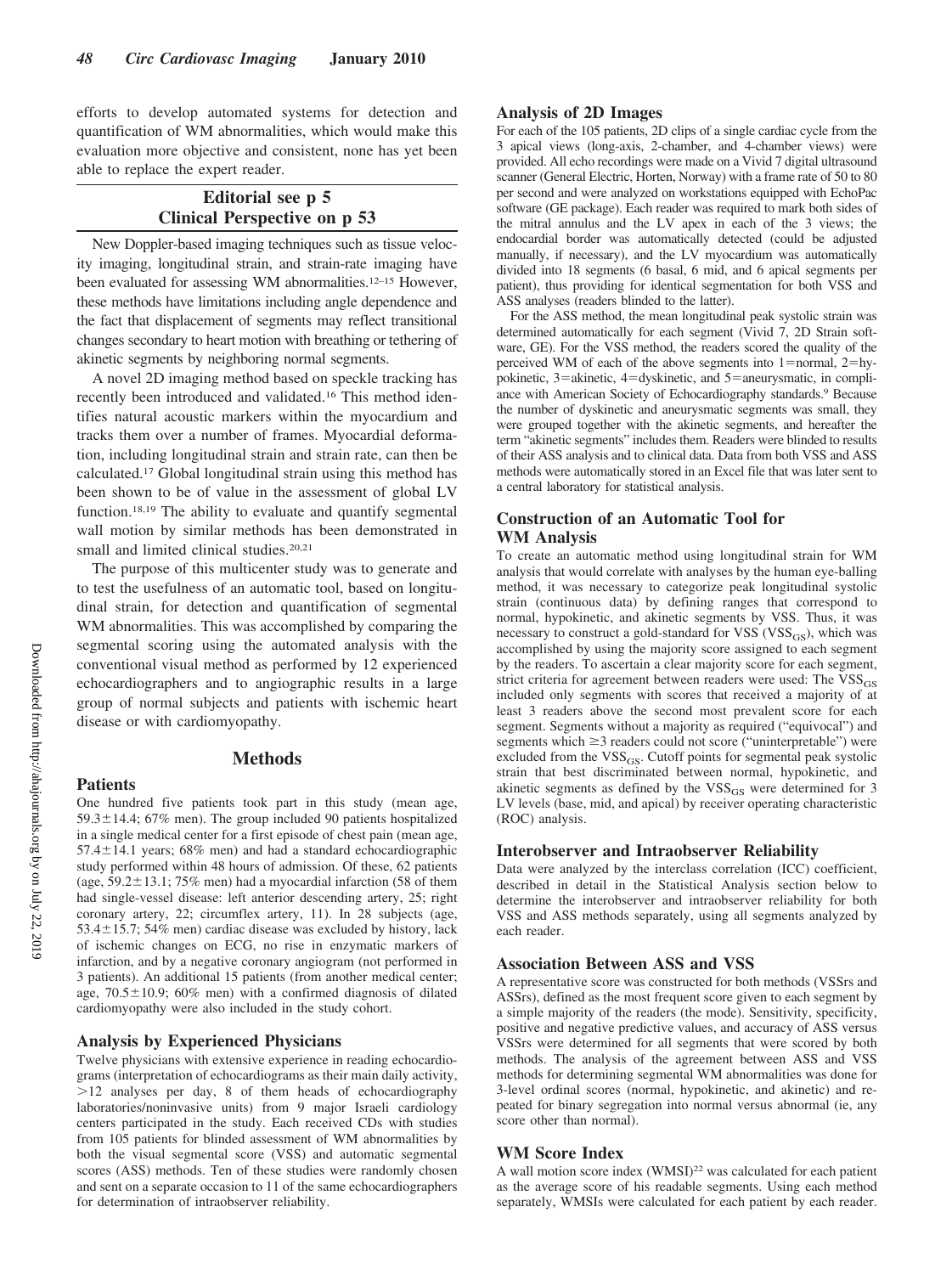WMSIs by each reader's ASS were compared with WMSIs by VSS as described in the Statistical Analysis section below.

## **WM Analysis by ASSrs and VSSrs Versus Angiographic Data**

The angiographic data of the 83 patients who were catheterized and had either 1 coronary artery disease or no significant coronary disease was used as the gold standard to compare the diagnostic ability of both methods (VSSrs and ASSrs). First, we sought to establish the ability of the methods to identify WM abnormalities in segments supplied by the culprit artery. Correct identification of abnormal segmental contraction was considered when it was detected in the territory supplied by the culprit artery and incorrect when it was detected in a non–culprit artery territory. The sensitivity, specificity, positive and negative predictive values, and accuracy of both methods versus the angiographic findings as a gold standard were determined. Second, the ability of each method to correctly identify the culprit artery per patient was determined. When the majority of WM abnormalities were located in the territory supplied by a culprit artery, the patient was considered correctly diagnosed and vice versa. The American Society of Echocardiography classification of territories supplied by each coronary artery was used,9 with necessary modification.

#### **Statistical Analysis**

Data were analyzed using Matlab (MathWorks, Inc, Natick, Mass) and SAS version 9.1 (SAS Institute, Inc, Cary NC) software. Continuous data are presented as mean $\pm$ SD. Categorical data are presented as a count and percentage. Statistical significance was defined as a probability value  $\leq 0.05$ .

To calibrate ASS to VSS categories, cutoff values for peak systolic longitudinal strain were defined for each category by ROC curve analysis.23 This process was repeated for basal, mid, and apical segments of the LV.

Using the cutoff values obtained from the ROC analysis, the ASS of each segment was classified as normal, hypokinetic, or akinetic. For each reader, the specificity, positive and negative predictive values, and accuracy of ASS classification across segments versus the VSSrs were calculated. Mean values across readers are presented. The correlation between these scores was estimated using Spearman rank correlation coefficient, and the level of significance is presented.

The ICC coefficient was used as an index of interobserver and intraobserver reliability/agreement.24 The interobserver reliability was assessed by fitting several random effects models using the PROC MIXED procedure in SAS, where the score was modeled with physician and segment (subject) entered as random effects. The segmental score of WM abnormality was modeled as a 3-level ordinal variable (normal=1, hypokinetic=2, akinetic or worse=3) and then as 3 separate binary variables: normal versus other, hypokinetic versus other and akinetic or worse versus other; the "other" classification was assigned a 0 and each of the classifications normal, hypokinetic, and akinetic were assigned a 1. For the estimation of intraobserver reliability, the ICC was calculated again using similar models; however the data entered into the models represented a sample of 10 randomly selected subjects segments scored a second time by 11 of the physicians. For intraobserver reliability, the mean and standard deviation of the readers' individual ICCs are reported. The clinical significance of ICC coefficients was interpreted as: excellent, ICC  $\geq 0.80$ ; good,  $0.60 \leq ICC < 0.80$ ; moderate,  $0.40 \leq$ ICC $\lt$ 0.60; and poor, ICC  $\lt$ 0.40.

The interobserver ICCs were also calculated for WMSI by both ASS and VSS, using similar models as described above. Because this variable is continuous, we also estimated the interobserver variability from the models using the variance components and the overall mean WMSI score of the study sample adjusted for physicians, using the estimated intercept and its 95% confidence interval. WMSI was also compared between the methods. The mean correlation (Spearman) between ASS and VSS WMSI scores are presented, as well as a Bland-Altman plot<sup>25</sup> of the difference in WMSI between VSS and ASS scores versus the mean score for each reader.



**Figure 1.** ROC curve for determining optimal ASS cutoff points between normal, hypokinetic, and akinetic segments, each versus all other segments.

Using angiographic data as a gold standard, we assessed whether the VSS and ASS correctly identified WM abnormalities. Sensitivity, specificity, positive and negative predictive values, and accuracy of the VSSrs and ASSrs are presented as well, for correctly classifying a diseased segment and for correctly identifying a culprit artery in catheterized subjects.

#### **Results**

#### **Construction of the ASS Tool**

A total of 1890 segments from 105 patients were analyzed by 12 experienced readers, who used both VSS and ASS methods for assessing WM but were blinded to the ASS results.

The  $VSS_{GS}$  was constructed from 1536 (81.3% of total) segments, after exclusion of 354 segments with equivocal scores (18.7%) and 78 noninterpretable segments (4.1%). Ranges of ASS that best defined the 3 WM categories (as determined by ROC analysis, shown in Figure 1) by LV level are as follows: basal segments: normal  $\leq -10.9\%$ , hypokinetic  $-10.9$  to  $-6.2\%$ , akinetic  $>-6.2\%$ ; mid-LV segments: normal  $\leq$  -12.6%, hypokinetic -12.6 to -7.9%, akinetic > -7.9%; apical segments: normal  $\leq -14.1\%$ , hypokinetic  $-14.1$  to  $-9.1\%$ , akinetic  $\ge -9.1\%$ . The mean ASS values for each WM category were: normal  $-19.8\pm4.9\%$ , hypokinetic  $-10.3\pm1.9\%$ , akinetic segments  $-3.9 \pm 3.7\%$  (for all abnormal segments the mean ASS was  $-7.1 \pm 4.3\%$ ). Use of these cutoff values for detection of normal versus abnormal segments resulted in excellent average (of all readers) sensitivity, specificity, and accuracy rates (89% for each) for the ASS tool versus the VSS<sub>GS</sub> from which it was derived.

## **Interobserver and Intraobserver Reliability ASS Versus VSS**

Overall, both interobserver and intraobserver reliabilities were better for the ASS than the VSS method (Table 1). There was a low reliability for scoring hypokinetic segments by both methods but to a lesser degree by the ASS method (Figure 2). Of note, for each experienced reader, ASS had a better reliability than VSS regarding all segments and within each category of WM.

Interobserver reliability by VSS was highest for segments in the left anterior descending artery territory (ICC, 0.73) and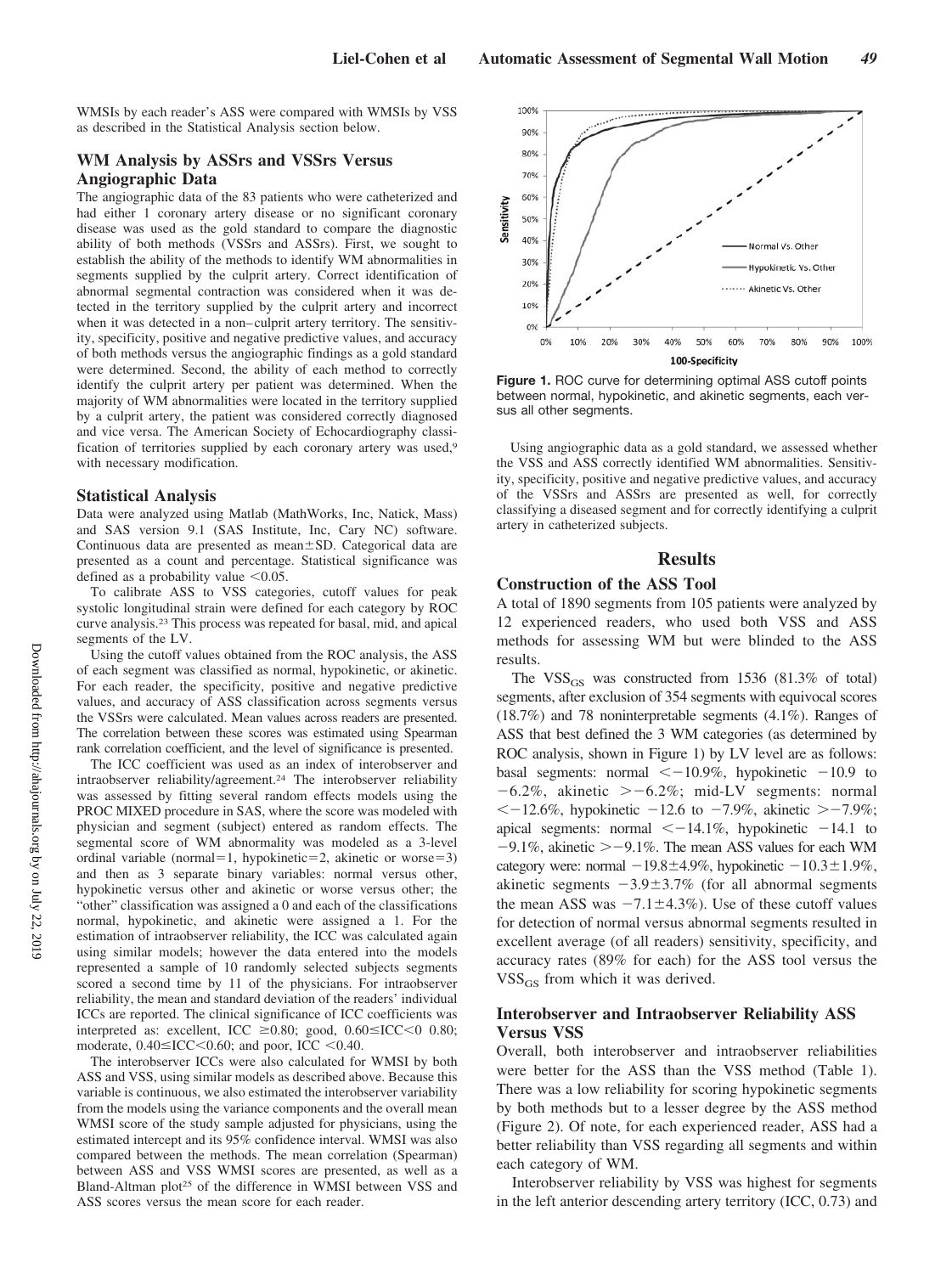| Table 1. |                                           | <b>ICC Coefficients for Interobserver and Intraobserver</b> |
|----------|-------------------------------------------|-------------------------------------------------------------|
|          | <b>Reliability of VSS and ASS Methods</b> |                                                             |

|               |                 | 2 Categories:<br>Normal/Abnormal |               | 3 Categories:<br>Normal/Hypokinetic/Akinetic |  |  |
|---------------|-----------------|----------------------------------|---------------|----------------------------------------------|--|--|
| Reliability   | VSS             | ASS                              | VSS           | ASS                                          |  |  |
| Interobserver | 0.63            | 0.76                             | 0.70          | 0.82                                         |  |  |
| Intraobserver | $0.71 \pm 0.12$ | $0.84 \pm 0.05$                  | $0.79 + 0.06$ | $0.88 + 0.03$                                |  |  |

lowest in the circumflex territory (ICC, 0.61), whereas by ASS, reliability was highest in right coronary artery territory (ICC, 0.87) and lowest but still very good in left anterior descending artery territory and exceeded the reliability of VSS (ICC, 0.84). Interobserver reliability was better by the ASS method also when looking at basal, mid, and apical LV levels (ICC for VSS, 0.60, 0.67, and 0.77 and for ASS, 0.80, 0.87, and 0.80, respectively).

## **Segmental WM Scores: ASS Versus VSS**

There was agreement of WM scores between both methods in 89.6% of normal, 39.5% of hypokinetic, and 69.4% of akinetic segments as classified by VSSrs. Fewer segments were classified as normal by each reader's ASS compared with VSSrs, and more segments were classified as hypokinetic and akinetic.

The VSSrs was composed of 1839 segments (51 [2.7%] had no majority) (Table 2). The average correlation between both methods was 0.63 (P<0.0001). The means of all readers' sensitivity, specificity, positive and negative predictive values, and accuracy for detection of normal versus abnormal segments by ASS versus VSSrs, were  $87 \pm 5\%$ ,  $85 \pm 3\%$ ,  $94 \pm 1\%$ ,  $70 \pm 7\%$ ,



**Figure 2.** Interobserver and intraobserver reliabilities (A and B, respectively) for binary classification of normal versus abnormal, hypokinetic versus other, and akinetic versus other segments using both VSS and ASS methods (intraobserver reliabilities are mean [SD] values).

| Table 2. Segmental Wall Motion Scores Analyzed by VSSrs |  |  |  |
|---------------------------------------------------------|--|--|--|
| and ASSrs Methods                                       |  |  |  |

|             | <b>VSSrs</b> |      | <b>ASSrs</b> |      |
|-------------|--------------|------|--------------|------|
|             | No.          | %    | No.          | $\%$ |
| Excluded    | 51           | 2.7  | 32           | 1.7  |
| Normal      | 1351         | 71.5 | 1295         | 68.5 |
| Abnormal    |              |      |              |      |
| All         | 488          | 25.8 | 563          | 29.8 |
| Hypokinetic | 200          | 10.6 | 256          | 13.5 |
| Akinetic    | 288          | 15.2 | 307          | 16.2 |

and  $86\pm3\%$ , respectively. The mean specificity of ASS was high in basal, mid, and apical segments  $(80\pm3\%$  and  $81\pm4\%$ , 92 $\pm$ 4%, respectively), as was the mean sensitivity (86 $\pm$ 2%, 89 $\pm$ 3%, and 86 $\pm$ 11%, respectively).

#### **Patient WMSI: ASS Versus VSS**

There was no statistically significant difference between readers' mean WMSI scores when calculated by the ASS and VSS methods  $(1.50 \pm 0.12$  versus  $1.47 \pm 0.19$ ,  $P=0.27$ ), and the correlation between the methods was  $0.82$  ( $P < 0.0001$ ). The reliability of WMSI determination was better by ASS than by VSS (ICC coefficient, 0.95 versus 0.84). The Bland-Altman plot (Figure 3) confirms that the agreement is high at the lower and upper boundaries, that is, for patients with normal/nearly normal and with significantly abnormal WMSI (close to 1 and close to 3); however the variability for moderate WMSI values (close to 2) is greater.

## **Relation of ASS and VSS to Angiographic Findings**

Segmental WM abnormalities were detected in culprit artery territories by VSSrs versus ASSrs in 74% versus 93% of patients with myocardial infarction, respectively, but in patients with normal coronary arteries none were found by VSS but WM abnormalities were detected in 32% of them by ASS. Although both methods had a similar accuracy for identifying



**Figure 3.** Bland-Altman plot of the difference in WMSI between ASS and VSS per reader and per subject versus the mean of the 2 values (the lines on either side of the line of equivalence are the 95% limits of agreement).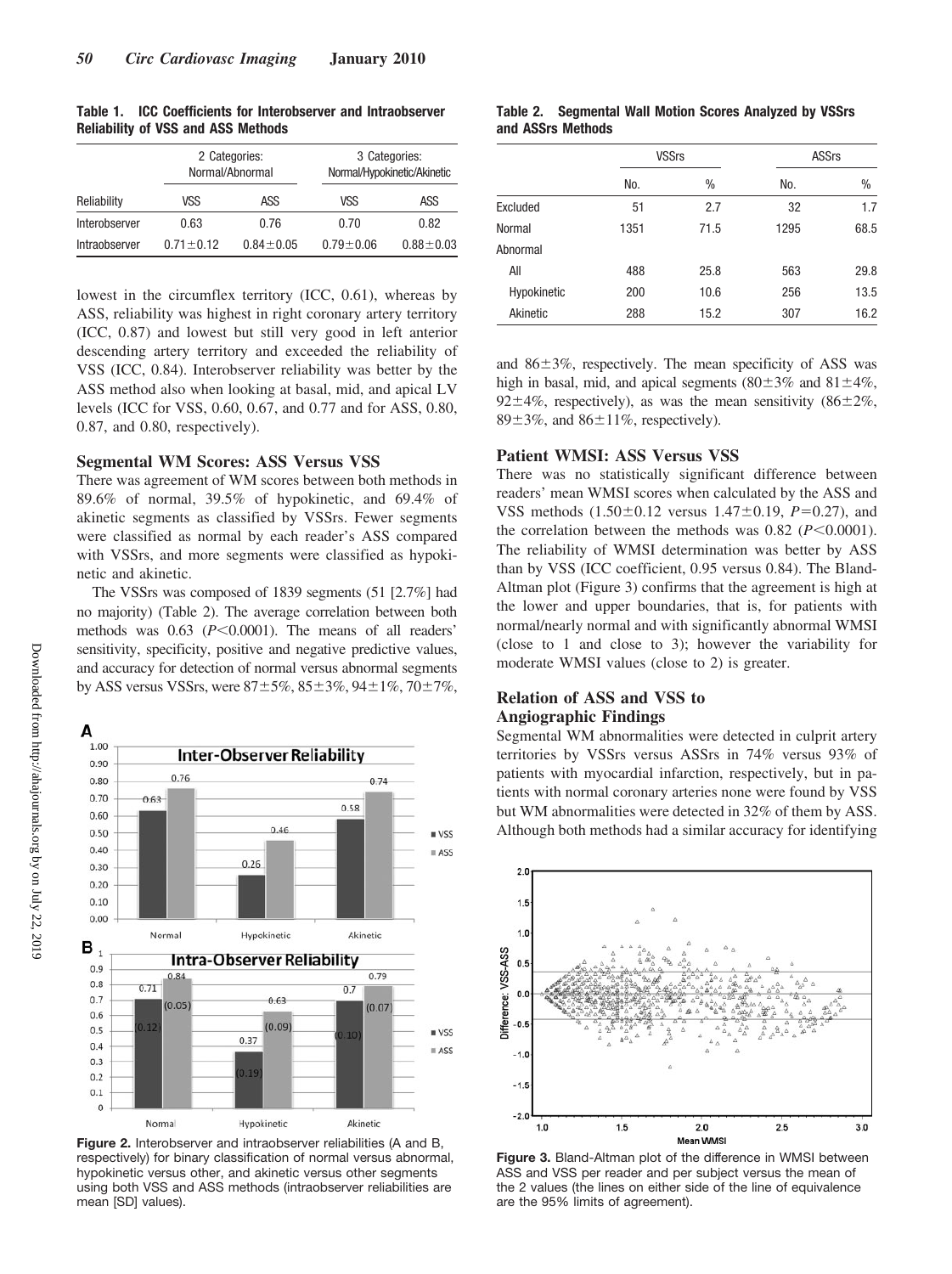**Table 3. Ability of VSSrs and ASSrs to Identify WM Abnormalities in Territories Supplied by Culprit Arteries in Patients With Acute Myocardial Infarction and Normal Subjects**

|             | Segmental Level* |          | Patient Level <sup>+</sup> |          |  |
|-------------|------------------|----------|----------------------------|----------|--|
|             | VSSrs, %         | ASSrs, % | VSSrs, %                   | ASSrs, % |  |
| Sensitivity | 52               | 65       | 74                         | 93       |  |
| Specificity | 94               | 89       | 100                        | 68       |  |
| PPV         | 71               | 65       | 100                        | 86       |  |
| <b>NPV</b>  | 88               | 89       | 65                         | 83       |  |
| Accuracy    | 85               | 83       | 83                         | 85       |  |

\*Concordance of location of normally and abnormally contracting segments and territories supplied by culprit arteries.

†Correct identification of culprit artery in patients with significant single vessel disease. The culprit artery was considered the artery supplying the territory where most WM abnormalities were located.

patients with WM abnormalities in territories supplied by the culprit artery, the sensitivity of ASSrs was better compared with VSSrs (93% versus 74%) at the expense of a lower specificity (100% versus 68%) (Table 3).

The culprit artery was determined correctly in an average of 44% (range for individual readers, 36% to 49%) of all catheterized patients by VSS and in 49% on average (range, 40% to 60%) by the ASS tool.

#### **Discussion**

In this article, we present a practical tool for automated segmental WM assessment that scores LV segments at least as well as visual determinations by expert readers. The importance of having an automatic tool that is able to assess WM contraction at least as well as an expert echocardiographer is enormous, because many clinical decisions and guidelines are based on this evaluation, but an experienced echocardiographer is not always available and even when present, the tool could be used as a second opinion.

The longitudinal strain values we found for normal segments by ASS were similar to those recently published by Marwick<sup>26</sup> and Leitman,<sup>18</sup> and, for infarcted segments, ASS values were similar to those found by Leitman.18 The scores assigned to segments by the ASS tool were in good correlation with the average expert readers' scores (ASS versus VSSrs) using a 3-category scale and had high sensitivity, specificity, and accuracy rates. Importantly, the ASS method had a greater reliability than the VSS method (Table 1 and Figure 2). Another important feature of this tool is that when using coronary angiography as a gold standard, it had a better sensitivity in per-segment analysis and in per-patient analysis, at a cost of a lower specificity (Table 3).

The ability of 2D strain to identify segmental WM abnormalities was initially shown in animal studies.<sup>27,28</sup> Sun et al<sup>27</sup> showed in a pig model that radial and circumferential strains are significantly decreased in ischemic and infracted territories. Migrino et al<sup>29</sup> demonstrated that radial and circumferential strain distinguished viable from infracted myocardium in a rat ischemia/perfusion model. The ability of 2D strain to evaluate segmental WM abnormalities was assessed in 2 small studies<sup>20,28</sup> in humans. Leitman et al<sup>20</sup> showed that there was a graded decrease in longitudinal peak systolic strain

between normal, hypokinetic, and akinetic segments. Recently, Becker et al<sup>30</sup> showed that radial and circumferential 2D systolic strain could identify WM abnormalities well compared with MRI. These results are consistent with our data; however, our study is the first to show in a large group of patients that longitudinal 2D strain can be used as a tool to identify and score segmental WM abnormalities in a manner similar to the experienced human eye. Although MRI could be used as a gold standard, we preferred to compare the proposed automated tool with the visual method used in routine clinical work and on which the cardiological literature is based.

WM scores assigned by the ASS method tended to be somewhat higher than by the VSS method, due to the larger number of abnormal segments that were detected (Table 2). This tendency for a higher sensitivity of ASS is also supported by the comparison of the results to angiographic findings in the subgroup of patients with acute myocardial infarction (Table 3). It may be related to the fact that the ASS is based on longitudinal shortening, whereas visual scoring (VSS) is mainly based on wall thickening and radial translation. Anatomically, longitudinal fibers are abundant in the subendocardium, whereas circumferential and diagonal myocardial fibers are in the mid and outer layers of the myocardium.31 Because the subendocardium is the most vulnerable myocardial layer, even patients who undergo a nontransmural myocardial infarction may have detectable impairment of longitudinal strain without visually detectable WM abnormalities. Also, in the ischemic cascade, impairment of longitudinal strain precedes impairment of wall thickening and motion, as was demonstrated by tagged MRI measurements.32 Thus, myocardial damage may be overlooked by the human eye but picked up by a tool highly sensitive to longitudinal function and would assign it a higher score than VSS assessment would. Gjesdal et al<sup>33</sup> suggested that longitudinal strain could differentiate between normal, subendocardial, and transmurally infracted segments as determined by MRI. In the future, longitudinal strain may actually become the preferred parameter for classifying WM abnormalities not only because of its objective nature (being automatic) but also due to its higher sensitivity to nontransmural myocardial damage.

As expected, agreement between ASS and VSS methods was much better regarding normal and akinetic segments (agreement in 89.6% and 69.4%, respectively) than regarding hypokinetic segments, for which there were also lower intraobserver and interobserver reliabilities. Thus, of the hypokinetic segments determined by VSS, only 39.5% were considered so by ASS, whereas 31% were classified as akinetic and 27.5% as normal. Some of the reasons for the lesser agreement regarding the classification of hypokinetic segments may relate to the definition of hypokinesis ("reduced endocardial inward motion and reduced wall thickening"), which is much more subjective than the definition for both normal segments ("normal contraction") and akinetic segments ("total absence of motion and thickening").<sup>34</sup> Also, discrepancies between the arbitrary segmentation used for reporting and actual areas of decreased contraction cause a nonuniform type of contraction within segments. Thus, readers are forced to decide whether to score such segments by the most severe, least severe, or average WM abnormality in the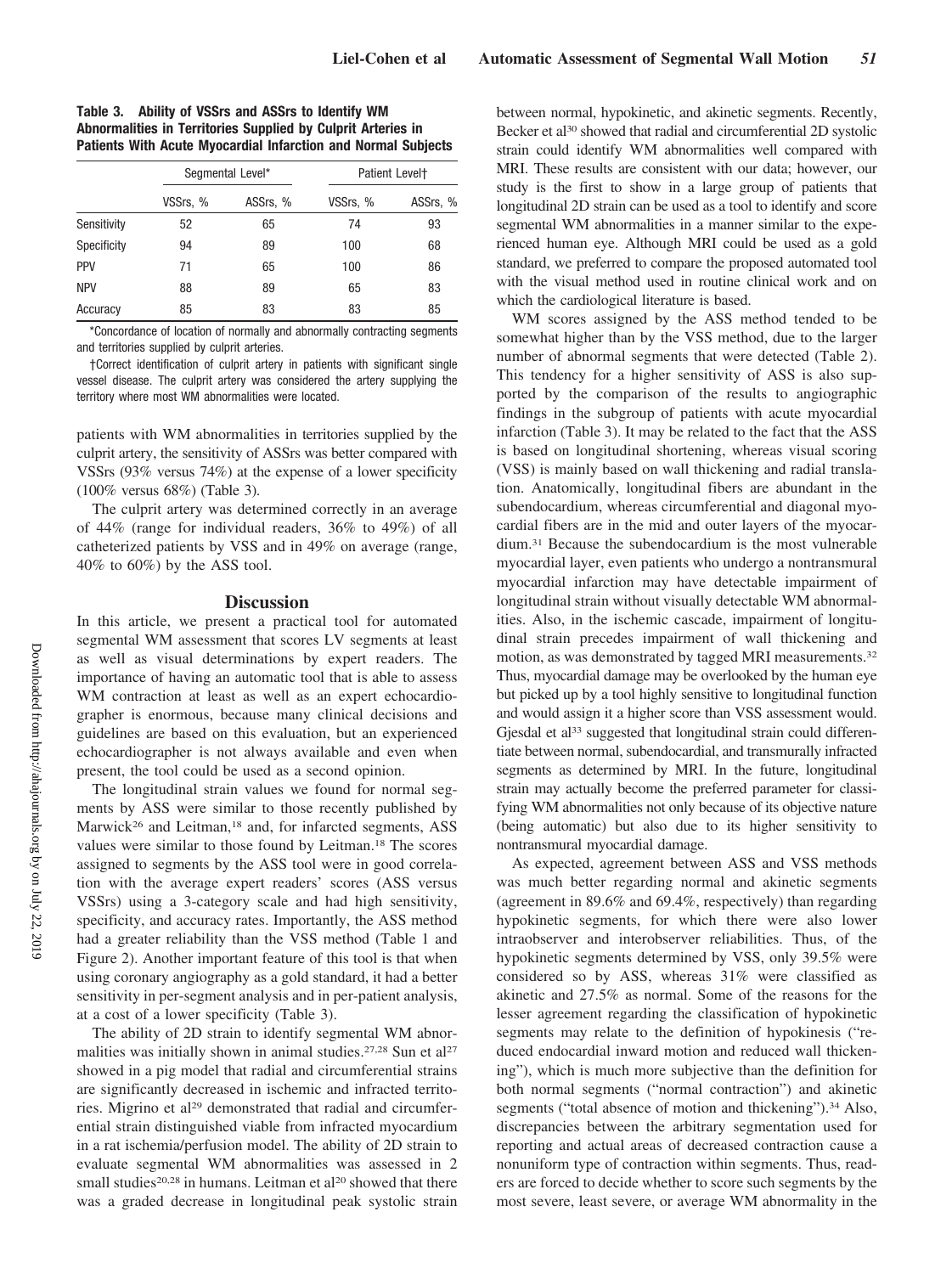segment. Finally, tethering of akinetic segments may make them appear hypokinetic to the human eye but would be analyzed more accurately and consistently by longitudinal strain. For all these reasons, an automatic, unbiased scoring system would be expected to have a greater reliability compared with VSS, especially for hypokinetic segments, consistent with the finding in this study.

Although not all patients with an acute myocardial infarction have detectable WM abnormalities (especially when the echo is performed within 48 hours after admission, sometimes after PCI was performed) and vice versa, the probability of finding WM abnormalities in territories supplied by arteries with culprit lesions is much greater than finding them in territories supplied by normal arteries. Obviously, inconsistencies between coronary anatomy and WM abnormalities could result from interpatient variations in coronary anatomy, collateral blood supply, small-vessel disease, or resolution of WM abnormalities after percutaneous coronary intervention. The ASS method tended to be more sensitive for identifying WM abnormalities in the territory of the culprit artery, but VSS was more specific; thus, both methods may be considered complementary.

The strength of this study is in its being a multicenter study in which 105 echocardiographic studies were read by the largest number of highly experienced echocardiographers ever to participate in such a study. Despite their expertise, the tool we propose proved to be as good as expert readers, with superior reliability and sensitivity for detection of WM abnormalities but with a lower specificity. Thus, the ASS method may be useful as an adjunct to the VSS method for detection of WM abnormalities, whether performed by expert or novice echocardiographers. This we hope to show in an ongoing study in which WM scores by nonexperts using the ASS tool are compared with assessment by experts without the ASS tool (eyeballing only). This automatic tool can also be used for teaching, standardization of segmental scoring, and for routine objective evaluation of segmental wall motion. Further validation of our results would facilitate the acceptance of this automatic method in routine clinical practice.

## **Limitations**

The study design presented here was limited to visual wall motion assessment and to longitudinal strain analysis performed on a single cardiac beat from each of the 3 apical views only. This was because we were interested in comparing the proposed echocardiographic tool for assessment of WM abnormalities (ASS) with a well-established echocardiographic tool (VSS) in a standardized setup and in views in which longitudinal strain could be obtained. Readers were required to classify WM quality of each segment as they would in their everyday practice so that the comparison of ASS and VSS methods would reflect expectations in "real world" clinical practice. Thus, no form of collaboration between the readers before the study, regarding reading standards or predetermined definitions of WM classification, was considered necessary. Although the study design used is ideal for determination of interobserver and intraobserver reliability, to more fully define the usefulness of ASS for clinical practice additional studies on beat-to-beat and testretest variability are required. Also, studies with different patient characteristics will be required because in this study the same patients were used for construction of the ASS tool and its verification.

## **Conclusion**

We have shown that an automated tool for segmental WM scoring based on 2D longitudinal strain can be used to assess WM contraction in patients, with good agreement to visual assessment by experienced echocardiographers and to angiographic data, with a somewhat better reliability as well. Our preliminary data suggest that this newly constructed tool may assist in detection and quantification of WM abnormalities, and its performance warrants further evaluation in a prospective study.

## **Disclosures**

Two of the authors (L.P. and F.Z.) work for GE Healthcare and are involved in developing echo software for automatic detection and quantification of LV WM abnormalities and function.

## **References**

- 1. Thygesen K, Alpert JS, White HD, Jaffe AS, Apple FS, Galvani M, Katus HA, Newby LK, Ravkilde J, Chaitman B, Clemmensen PM, Dellborg M, Hod H, Porela P, Underwood R, Bax JJ, Beller GA, Bonow R, Van der Wall EE, Bassand JP, Wijns W, Ferguson TB, Steg PG, Uretsky BF, Williams DO, Armstrong PW, Antman EM, Fox KA, Hamm CW, Ohman EM, Simoons ML, Poole-Wilson PA, Gurfinkel EP, Lopez-Sendon JL, Pais P, Mendis S, Zhu JR, Wallentin LC, Fernandez-Aviles F, Fox KM, Parkhomenko AN, Priori SG, Tendera M, Voipio-Pulkki LM, Vahanian A, Camm AJ, De Caterina R, Dean V, Dickstein K, Filippatos G, Funck-Brentano C, Hellemans I, Kristensen SD, McGregor K, Sechtem U, Silber S, Widimsky P, Zamorano JL, Morais J, Brener S, Harrington R, Morrow D, Lim M, Martinez-Rios MA, Steinhubl S, Levine GN, Gibler WB, Goff D, Tubaro M, Dudek D, Al-Attar N. Universal definition of myocardial infarction. *Circulation*. 2007;116:2634 –2653.
- 2. Lim SH, Sayre MR, Gibler WB. 2-D echocardiography prediction of adverse events in ED patients with chest pain. *Am J Emerg Med*. 2003; 21:106 –110.
- 3. Kirkpatrick JN, Vannan MA, Narula J, Lang RM. Echocardiography in heart failure: applications, utility, and new horizons. *J Am Coll Cardiol*.  $2007.50.381 - 396$
- 4. Thune JJ, Kober L, Pfeffer MA, Skali H, Anavekar NS, Bourgoun M, Ghali JK, Arnold JM, Velazquez EJ, Solomon SD. Comparison of regional versus global assessment of left ventricular function in patients with left ventricular dysfunction, heart failure, or both after myocardial infarction: the valsartan in acute myocardial infarction echocardiographic study. *J Am Soc Echocardiogr*. 2006;19:1462–1465.
- 5. Arnese M, Cornel JH, Salustri A, Maat A, Elhendy A, Reijs AE, Ten Cate FJ, Keane D, Balk AH, Roelandt JR, Fioretti PM. Prediction of improvement of regional left ventricular function after surgical revascularization: a comparison of low-dose dobutamine echocardiography with 201Tl single-photon emission computed tomography. *Circulation*. 1995; 91:2748 –2752.
- 6. Cicala S, de Simone G, Wachtell K, Gerdts E, Boman K, Nieminen MS, Dahlof B, Devereux RB. Clinical impact of 'in-treatment' wall motion abnormalities in hypertensive patients with left ventricular hypertrophy: the LIFE study. *J Hypertens*. 2008;26:806 – 812.
- 7. McIntyre CW, Burton JO, Selby NM, Leccisotti L, Korsheed S, Baker CS, Camici PG. Hemodialysis-induced cardiac dysfunction is associated with an acute reduction in global and segmental myocardial blood flow. *Clin J Am Soc Nephrol*. 2008;3:19 –26.
- 8. Sugimoto K, Watanabe E, Yamada A, Iwase M, Sano H, Hishida H, Ozaki Y. Prognostic implications of left ventricular wall motion abnormalities associated with subarachnoid hemorrhage. *Int Heart J*. 2008;49: 75– 85.
- 9. Lang RM, Bierig M, Devereux RB, Flachskampf FA, Foster E, Pellikka PA, Picard MH, Roman MJ, Seward J, Shanewise JS, Solomon SD, Spencer KT, Sutton MS, Stewart WJ. Recommendations for chamber quantification: a report from the Am Society of Echocardiography's